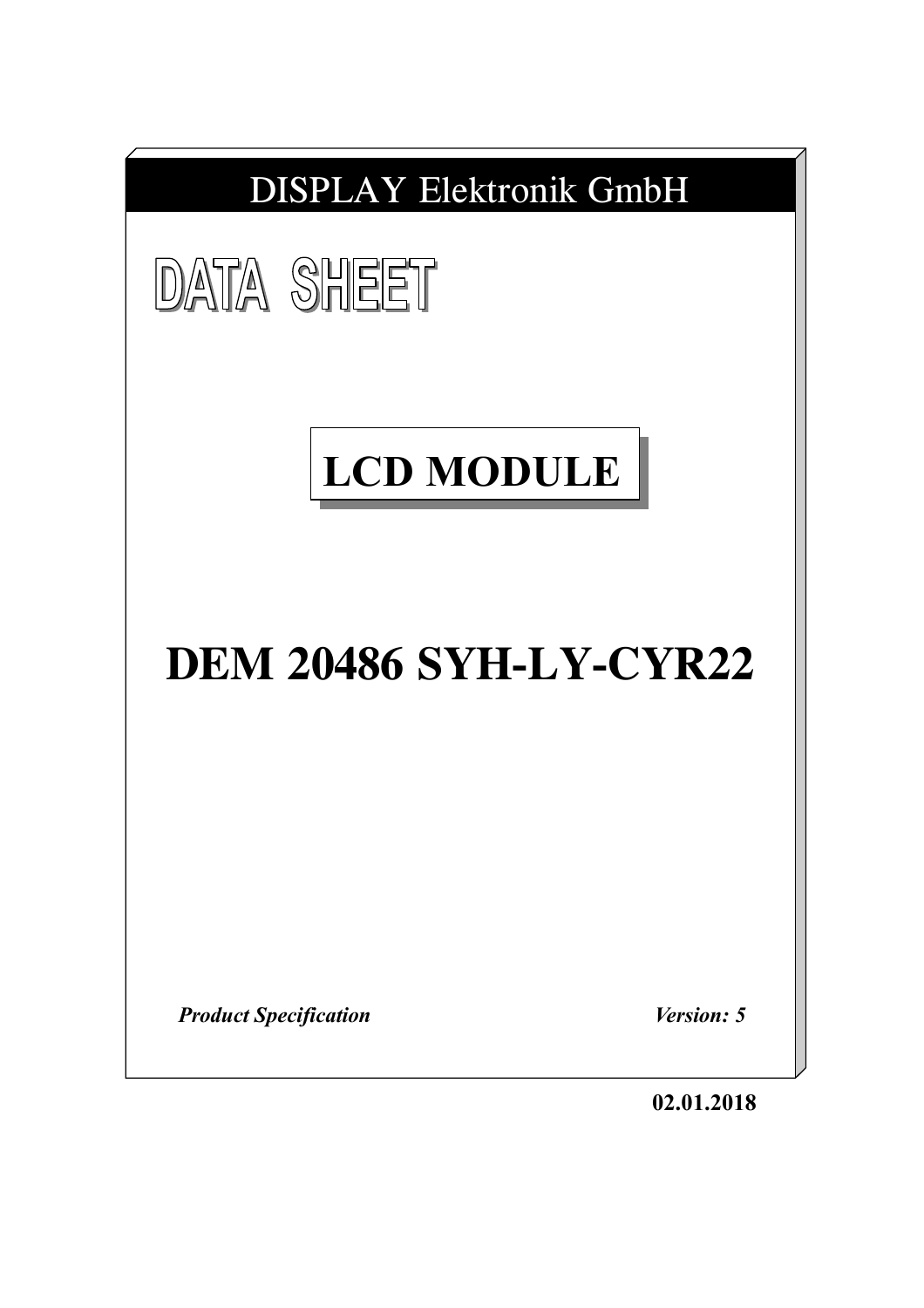# GENERAL SPECIFICATION

# MODULE NO. :

# DEM 20486 SYH-LY-CYR22

CUSTOMER P/N

| Version No.    | <b>Change Description</b>            | Date       |  |  |
|----------------|--------------------------------------|------------|--|--|
| 0              | Original Version                     | 11.01.2001 |  |  |
|                | Change IC                            | 04.12.2007 |  |  |
| $\overline{2}$ | <b>Update PCB Description</b>        | 07.07.2007 |  |  |
| 3              | Change The Value Of Bias<br>Resistor | 18.03.2010 |  |  |
| $\overline{4}$ | <b>Add Version</b>                   | 27.03.2017 |  |  |
| 5              | Change the Maximum Values            | 02.01.2018 |  |  |
|                |                                      |            |  |  |
|                |                                      |            |  |  |
|                |                                      |            |  |  |
|                |                                      |            |  |  |
|                |                                      |            |  |  |

PREPARED BY: PS DATE: 02.01.2018

APPROVED BY: MH DATE: 02.01.2018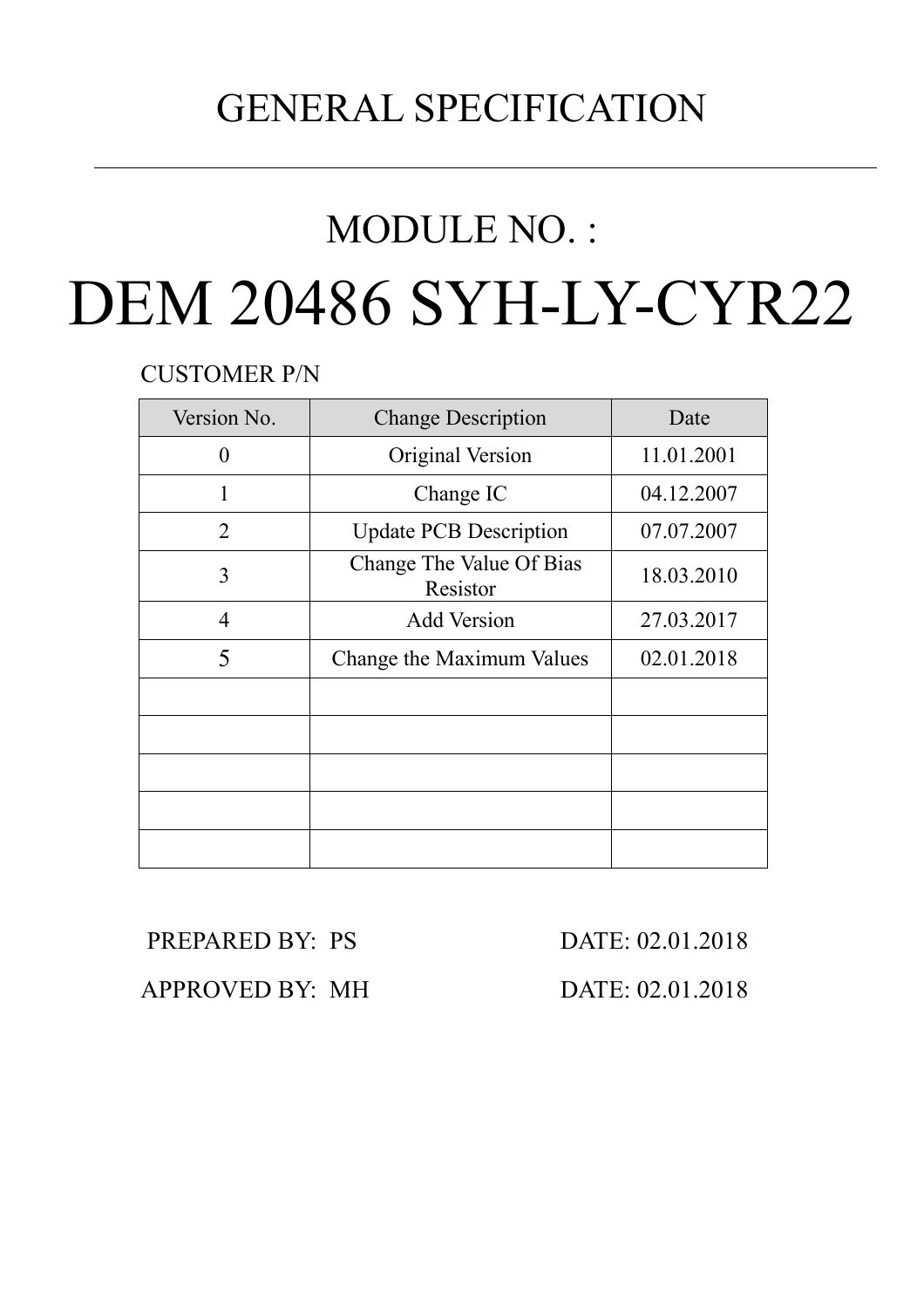# **CONTENTS**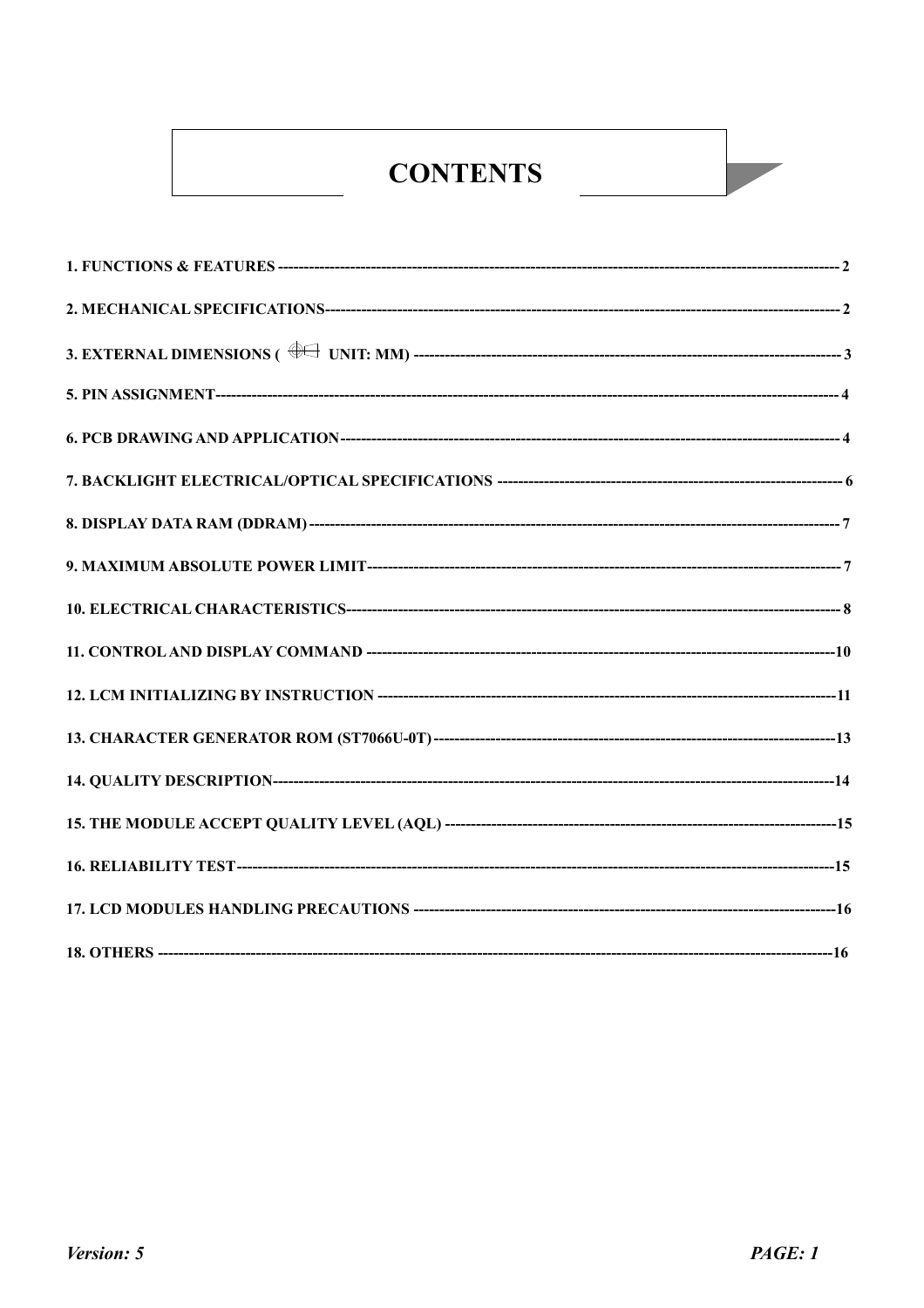# **1. FUNCTIONS & FEATURES**

| <b>Module Name</b>                       | <b>LCD</b> Type                              |
|------------------------------------------|----------------------------------------------|
| DEM 20486 SYH-LY-CYR22                   | STN Yellow Green Transflective Positive Mode |
|                                          |                                              |
| Viewing Direction                        | $\pm 6$ O'clock                              |
| Driving Scheme                           | : $1/16$ Duty Cycle, $1/5$ Bias              |
| Power Supply Voltage                     | $: 5$ Volt (typ.)                            |
| Backlight Color                          | : LED, Lightbox, Yellow Green                |
| <b>VLCD</b> Adjustable For Best Contrast | : $4.5$ Volt (typ.)                          |
| Display contents                         | : $20 \times 4$ Characters                   |
| Internal Memory                          | : CGROM (10,080 bits)                        |
|                                          | : CGRAM $(64 \times 8 \text{ bits})$         |
|                                          | : DDRAM $(80 \times 8)$ bits for Digits)     |
| <b>CGROM</b>                             | : CGROM of the ST7066U-0A-B(For B00)         |
| Interface                                | : Easy Interface with a 4-bit or 8-bit MPU   |

# **2. MECHANICAL SPECIFICATIONS**

| $\bullet$ Module Size | $: 98.00 \times 60.00 \times 14.50$ mm |
|-----------------------|----------------------------------------|
|                       |                                        |
| • Character Font      | : $5 \times 8$ Dots                    |
| $\bullet$ Dot Size    | $: 0.65 \times 0.75$ mm                |
|                       |                                        |

- 
- 

- $\bullet$  Dot Pitch : 0.70 x 0.80 mm
- l Dot Gap : 0.05 mm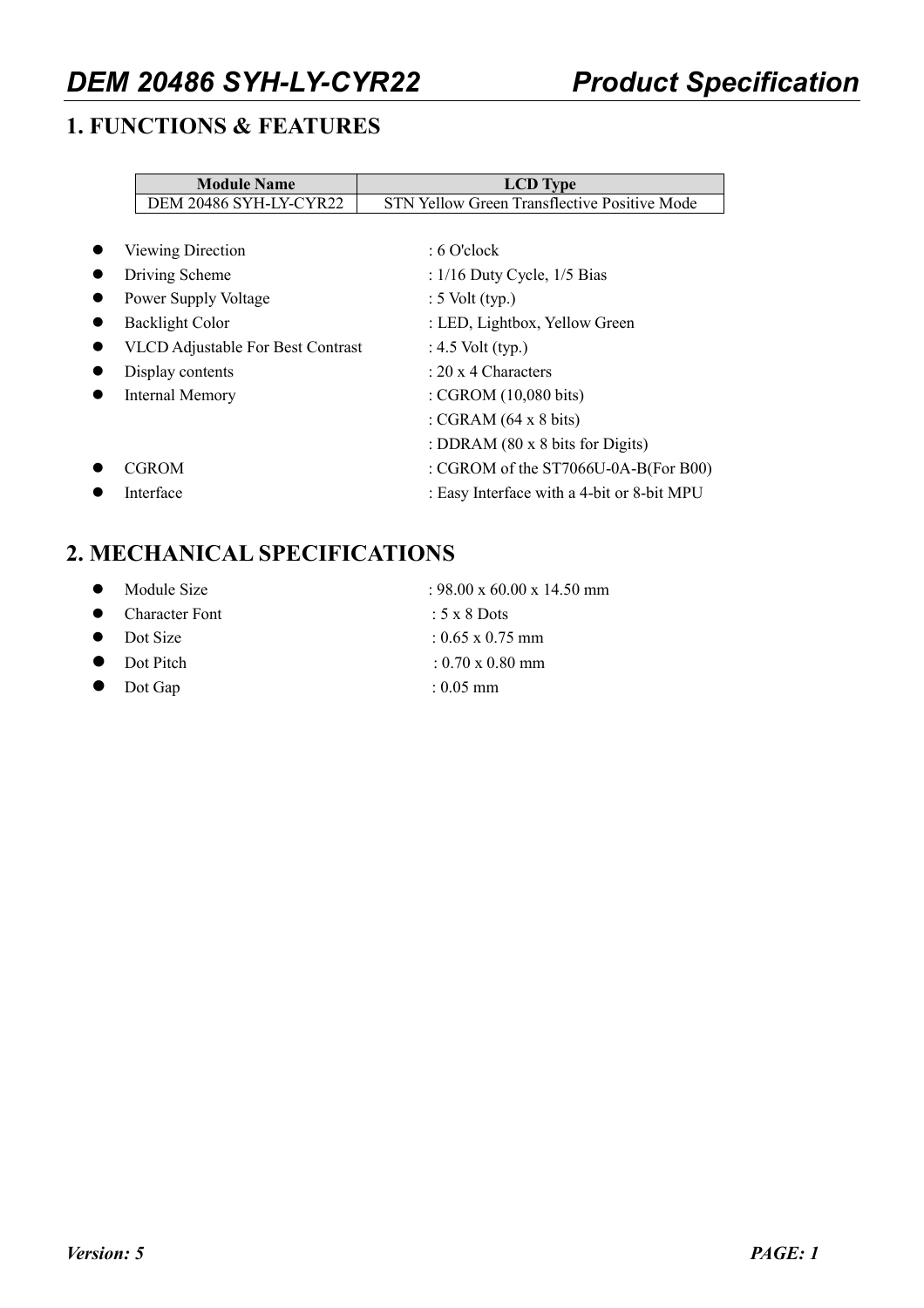$10.00$ 1.60

# **3. EXTERNAL DIMENSIONS (** $\oplus\cong$  **unit: mm)**





Remarks: 1.Unmarked tolerance is ±0.3 2.All materials comply with Rohs 3. Critical dimension.

# **4. BLOCK DIAGRAM**

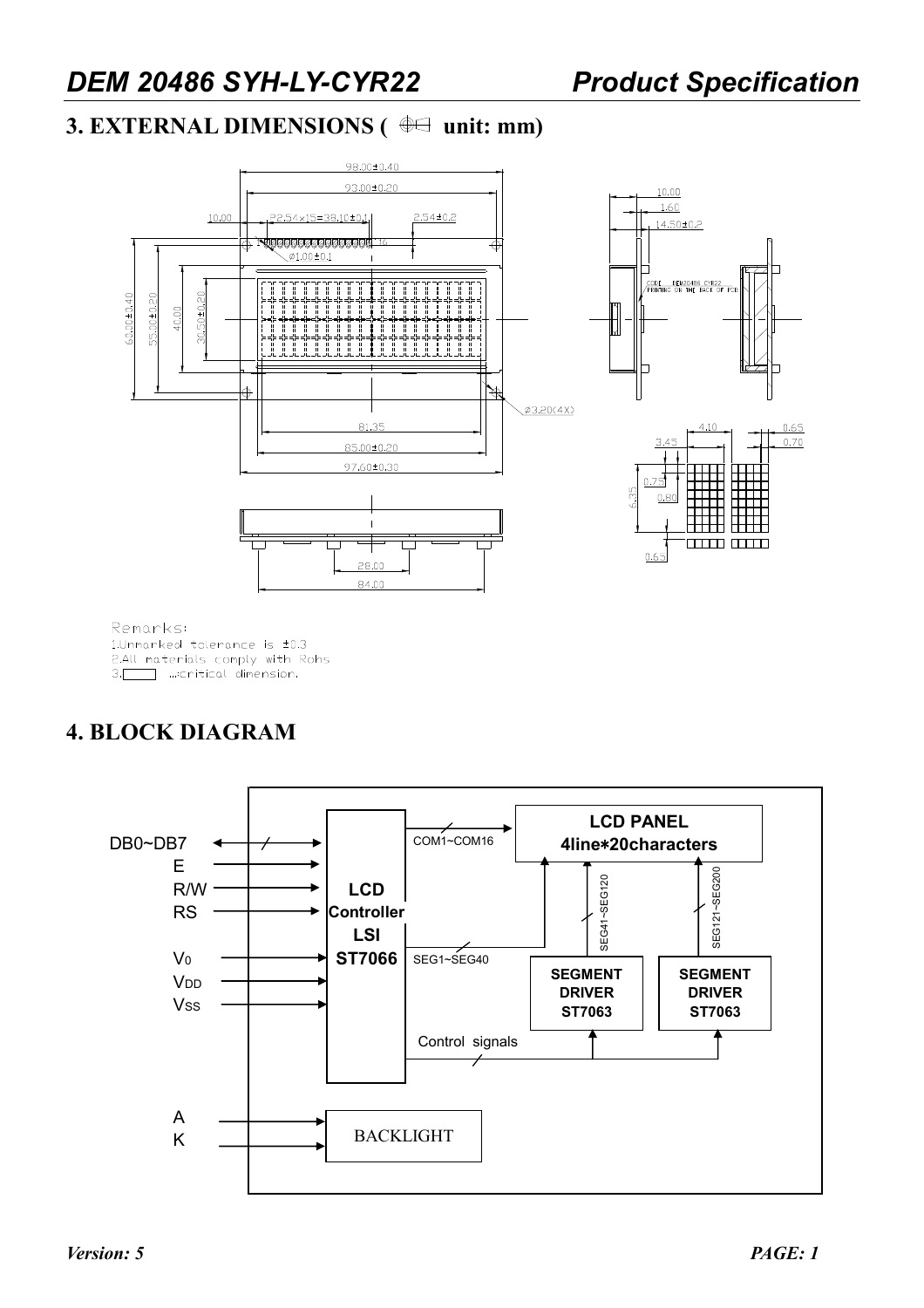# **5. PIN ASSIGNMENT**

| Pin No.        | <b>Function</b><br><b>Symbol</b> |                                                                                                                                                            |  |  |  |  |  |  |  |  |  |
|----------------|----------------------------------|------------------------------------------------------------------------------------------------------------------------------------------------------------|--|--|--|--|--|--|--|--|--|
|                | <b>VSS</b>                       | Ground terminal of module                                                                                                                                  |  |  |  |  |  |  |  |  |  |
| $\overline{2}$ | <b>VDD</b>                       | Supply terminal of module $+5$ V                                                                                                                           |  |  |  |  |  |  |  |  |  |
| 3              | $V_{0}$                          | Power Supply for Liquid crystal Drive                                                                                                                      |  |  |  |  |  |  |  |  |  |
| 4              | <b>RS</b>                        | $RS = 1$ (Data Register)<br>Register Select,<br>$RS = 0$ (Instruction Register),                                                                           |  |  |  |  |  |  |  |  |  |
| 5              | R/W                              | Read / Write, $R/W = 1$ (Read), $R/W = 0$ (Write)                                                                                                          |  |  |  |  |  |  |  |  |  |
| 6              | E                                | Enable                                                                                                                                                     |  |  |  |  |  |  |  |  |  |
| 7              | DB <sub>0</sub>                  |                                                                                                                                                            |  |  |  |  |  |  |  |  |  |
| 8              | DB1                              |                                                                                                                                                            |  |  |  |  |  |  |  |  |  |
| 9              | DB <sub>2</sub>                  |                                                                                                                                                            |  |  |  |  |  |  |  |  |  |
| 10             | DB <sub>3</sub>                  | Bi-directional Data Bus, Data Transfer is performed once, thru DB0~DB7, in<br>the case of interface data. Length is 8-bits; and twice, thru DB4~DB7 in the |  |  |  |  |  |  |  |  |  |
| 11             | DB4                              | case of interface data length is 4-bits. Upper four bits first then lower four bits.                                                                       |  |  |  |  |  |  |  |  |  |
| 12             | D <sub>B5</sub>                  |                                                                                                                                                            |  |  |  |  |  |  |  |  |  |
| 13             | DB <sub>6</sub>                  |                                                                                                                                                            |  |  |  |  |  |  |  |  |  |
| 14             | DB7                              |                                                                                                                                                            |  |  |  |  |  |  |  |  |  |
| 15             | LED- $(K)$                       |                                                                                                                                                            |  |  |  |  |  |  |  |  |  |
| 16             | $LED+(A)$                        | Please also refer to 6.1 PCB drawing and description                                                                                                       |  |  |  |  |  |  |  |  |  |

# **6. PCB DRAWING AND APPLICATION**

### **6.1 PCB Drawing and Description**



**Note: on application module, R1~R5=2.2kΩ, R6=91kΩ**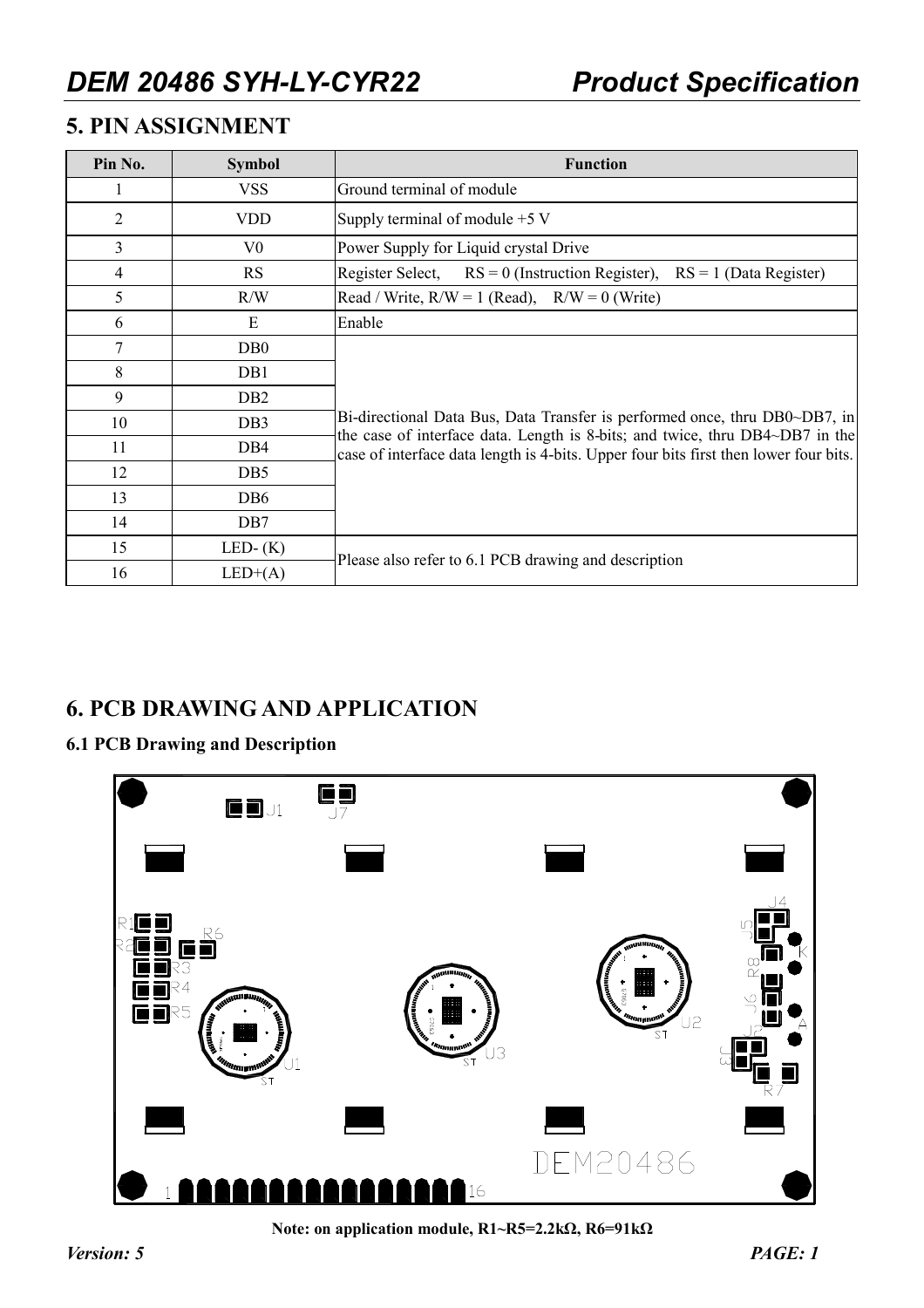#### **Description :**

#### **6-1-1.The polarity of the pin 15 and the pin 16**

| J3, J5      |                                 | <b>LED</b> Polarity |         |  |  |  |  |
|-------------|---------------------------------|---------------------|---------|--|--|--|--|
|             | J <sub>2</sub> , J <sub>4</sub> | 15 Pin              | 16 Pin  |  |  |  |  |
| Each open   | Each closed                     | Anode               | Cathode |  |  |  |  |
| Each closed | Each open                       | Cathode             | Anode   |  |  |  |  |

Note: on application module, J3=J5= 0 Ohm, J2=J4= open

**6-1-2.** The metal-bezel is set on GND when the  $J1=0$   $\Omega$  and the mounting holes are set on GND when  $J7=0\Omega$ Note: on application module,  $J1 = J7 = 0$  Ohm

#### **6-1-3.The LED resistor should can be bridged when the J6 is open.**

Note: on application module, J6=open

#### **6-1-4.The R7 and the R8 are the LED resistor.**

Note: on application module,  $R7 = R8 = 10\Omega$ .

#### **6.2 Example application**

**6-2-1. The LED resistor should be bridged as following.** 



**6-2-2. The 15 pin is the anode and the 16 pin is the cathode as following.** 



**6-2-3.The 15 pin is the cathode and the 16 pin is the anode as following.** 



| $\mathbf{J}3$ |  |
|---------------|--|
| J<br>ι.       |  |

**6-2-4. The metal-bezel and mounting holes is on ground as following.** 

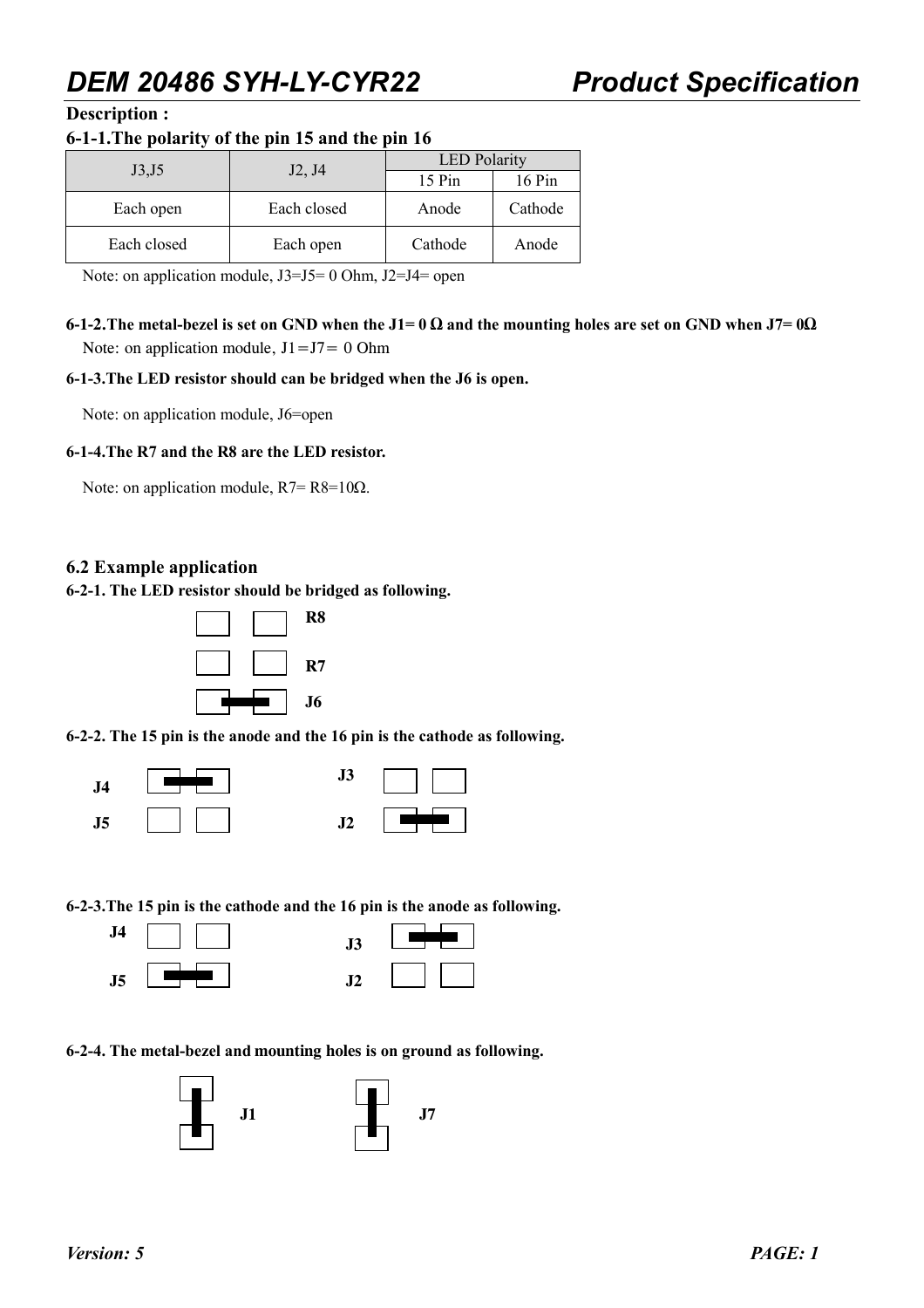# **7. BACKLIGHT ELECTRICAL/OPTICAL SPECIFICATIONS**

#### **7.1 Absolute Maximum Ratings (Ta=25°C)**

| Item                           | <b>Symbol</b> | <b>Conditions</b>          | Rating | Unit |
|--------------------------------|---------------|----------------------------|--------|------|
| Absolute<br>Maximum<br>Forward | Ifm           |                            | 480    | mA   |
| Current                        |               |                            |        |      |
| Peak Forward Current           | Ifp           | 1 msec plus 10% duty cycle | 1152   | mA   |
| Reverse Voltage                | Vr            |                            |        |      |
| <b>Power Dissipation</b>       | Pd            |                            | 2400   | mW   |

#### **7.2 Electrical-Optical Characteristics (Ta=25°C)**

| Item                     | <b>Symbol</b>      | Min. | Typ. | Max. | Unit            | <b>Condition</b> |
|--------------------------|--------------------|------|------|------|-----------------|------------------|
| <b>Forward Voltage</b>   | Vf                 | 3.8  | 4.0  | 4.3  |                 | If= $240mA$      |
| Reverse Current          | -lr                |      |      | 100  | uA              | $Vr=4.0V$        |
| Dominant Wavelength      | $\lambda$ D        | 569  | 572  | 575  | nm              | If= $240mA$      |
| Spectral Line Half Width | $\Delta$ $\lambda$ |      | 25   |      | nm              | If= $240mA$      |
| Luminance                | LV                 |      | 140) |      | $\text{cd/m}^2$ | If= $240mA$      |

### **7.3 Backlight Drawing (** $\bigoplus$  **unit: mm)**

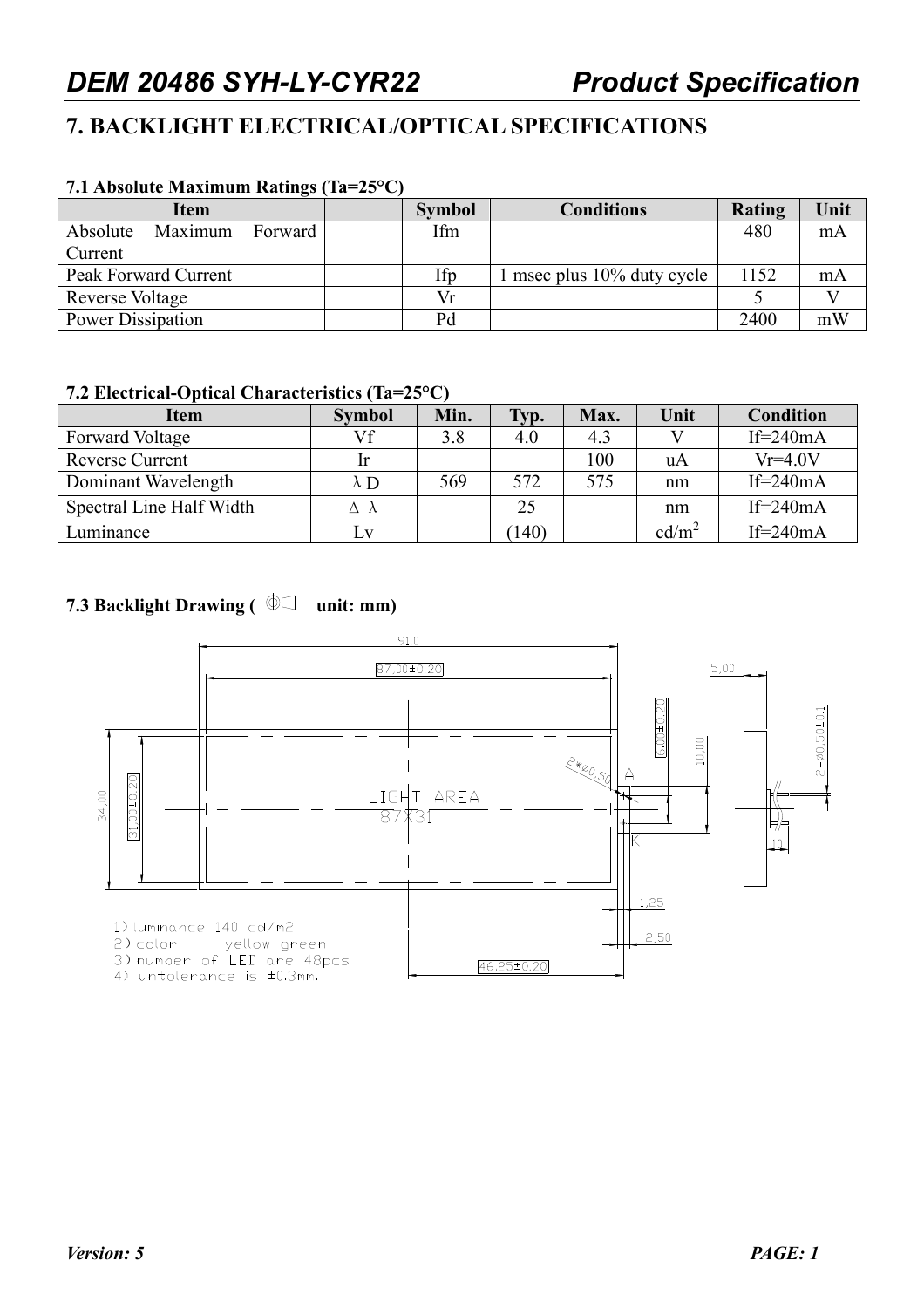# **8. DISPLAY DATA RAM (DDRAM)**

|                                                                                                              |  |  |  |  |  |  |  |  |  |  | FIRST LINE 00 01 02 03 04 05 06 07 08 09 04 08 00 00 00 00 10 10 11 $12$ 13 $\rightarrow$ DDRAM Address |
|--------------------------------------------------------------------------------------------------------------|--|--|--|--|--|--|--|--|--|--|---------------------------------------------------------------------------------------------------------|
|                                                                                                              |  |  |  |  |  |  |  |  |  |  |                                                                                                         |
| THIRD LINE 14   15   16   17   18   19   14   15   16   10   15   16   17   20   21   22   23   24   25   26 |  |  |  |  |  |  |  |  |  |  |                                                                                                         |
| FOURTH LINE 54 55 56 57 58 59 54 58 50 50 51 55 60 61 62 63 64 65 66 67                                      |  |  |  |  |  |  |  |  |  |  |                                                                                                         |

# **9. MAXIMUM ABSOLUTE POWER LIMIT**

| <b>Item</b>                  | <b>Symbol</b> | <b>Standard value</b>           | Unit    |
|------------------------------|---------------|---------------------------------|---------|
| Power Supply Voltage         | $\rm V_{DD}$  | $-0.3 \rightarrow +6.0$         |         |
| <b>LCD</b> Driver Voltage    | $V_{LCD}$     | $V_{DD}$ -10.0~ $V_{DD}$ +0.3   |         |
| Input Voltage                | $\rm V_{IN}$  | $-0.3 \sim V_{\text{DD}} + 0.3$ |         |
| <b>Operating Temperature</b> | Topr          | $-20 \sim +70$                  | $\circ$ |
| Storage Temperature          | <b>Tstg</b>   | $-30 \sim +80$                  | $\circ$ |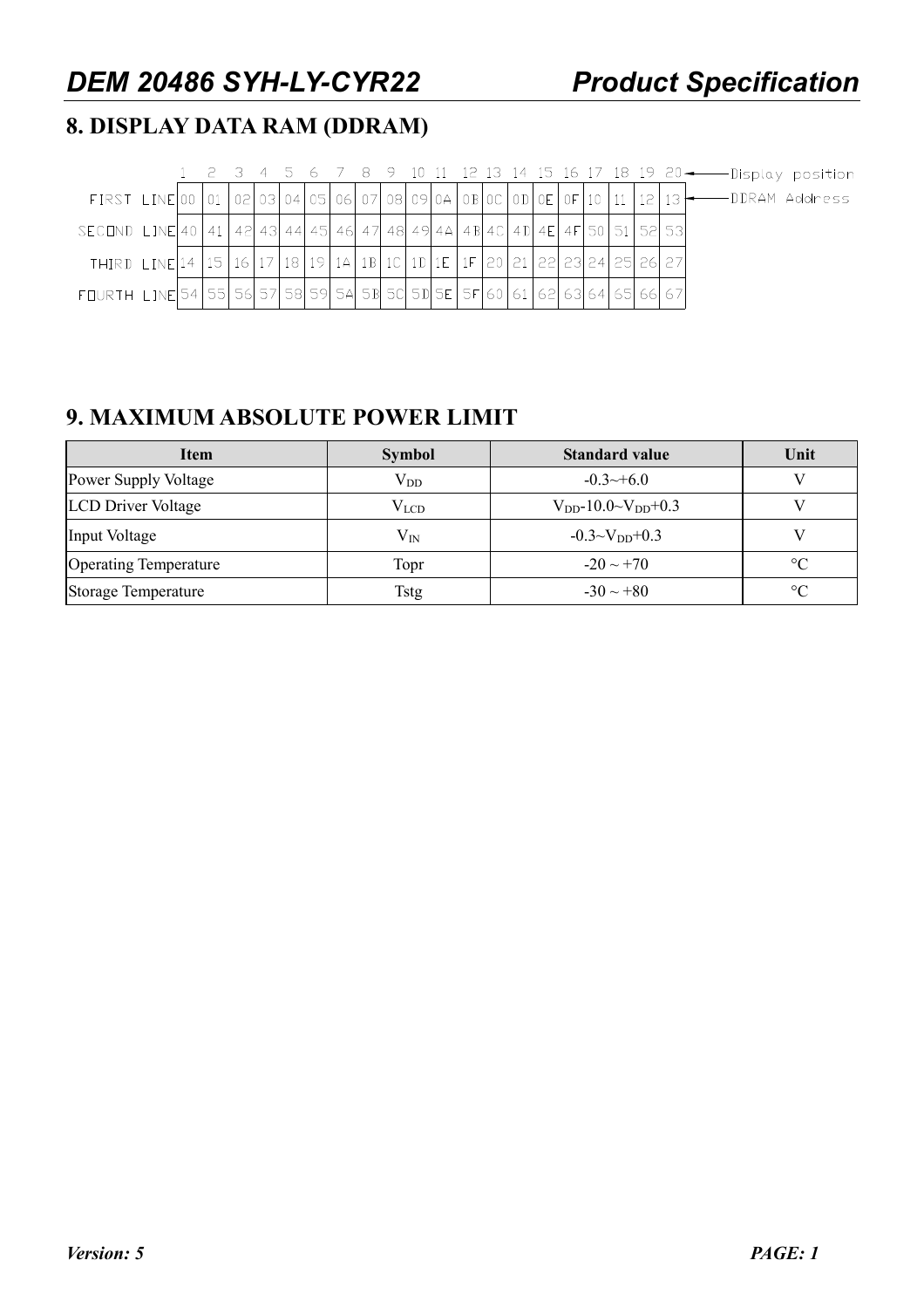# **10. ELECTRICAL CHARACTERISTICS**

#### **10-1-1** DC Characteristics(V<sub>DD</sub>=5.0V, Ta=-20°C ~ +70°C)

| Item                       | <b>Symbol</b> |            | <b>Standard Value</b> | <b>Test</b> | Unit                    |    |
|----------------------------|---------------|------------|-----------------------|-------------|-------------------------|----|
|                            |               | <b>MIN</b> | TYP                   | <b>MAX</b>  | <b>Condition</b>        |    |
| <b>Operating Voltage</b>   | $\rm V_{DD}$  | 4.5        |                       | 5.5         |                         |    |
| Supply Current             | IDD           | $---$      | 0.2                   | 0.5         | $VDD=5V$ , fosc=270 kHz | mA |
| <b>LCD Driving Voltage</b> | Vlcd          | 3.0        | $---$                 | 7.0         | $V_{\rm DD}$ -V5        |    |

#### **10-2 AC Characteristics (VDD=5.0V , Ta=-20°C ~ +70°C)**

#### **10-2-1 Write mode**

| <b>Characteristic</b> | <b>Symbol</b>    | Min      | Type  | <b>Max</b> | Unit | <b>Test PIN</b> |
|-----------------------|------------------|----------|-------|------------|------|-----------------|
| Enable Cycle Time     | $t_{\rm C}$      | 1200     |       |            | ns   | Е               |
| Enable Pulse Time     | T <sub>PW</sub>  | 460      | $---$ |            | ns   | Е               |
| Enable Rise/Fall Time | $T_R$ , $T_F$    |          |       | 25         | ns   | E               |
| Address Set-up Time   | $T_{AS}$         | $\Omega$ |       |            | ns   | R/W, RS, E      |
| Address Hold Time     | $T_{AH}$         | 10       |       |            | ns   | R/W, RS, E      |
| Data Set-up Time      | T <sub>DSW</sub> | 80       |       |            | ns   | $DB0\neg DB7$   |
| Data Hold Time        | $T_{\rm H}$      | 10       |       |            | ns   | $DB0\neg DB7$   |

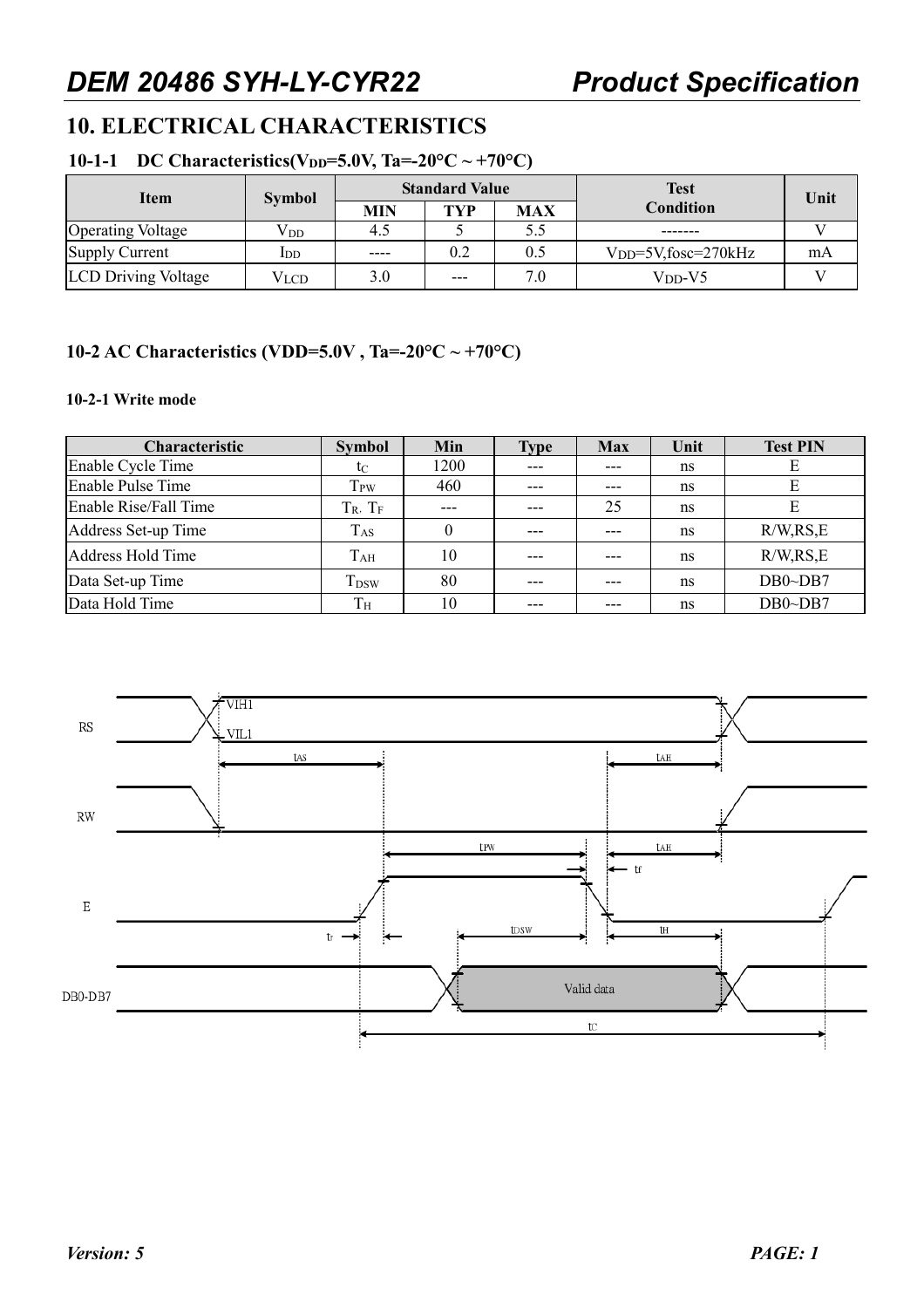### **10-2-2 Read Mode**

| <b>Characteristic</b> | <b>Symbol</b>           | Min      | <b>Type</b> | <b>Max</b> | Unit | <b>Test PIN</b> |
|-----------------------|-------------------------|----------|-------------|------------|------|-----------------|
| Enable Cycle Time     | $t_{\rm C}$             | 1200     |             | $---$      | ns   |                 |
| Enable Pulse Time     | T <sub>PW</sub>         | 480      | ---         | ---        | ns   |                 |
| Enable Rise/Fall Time | $T_R$ , $T_F$           | $---$    |             | 25         | ns   |                 |
| Address Set-up Time   | $T_{AS}$                | $\bf{0}$ | $---$       | $---$      | ns   | R/W, RS, E      |
| Address Hold Time     | $T_{AH}$                | 10       | $---$       | $---$      | ns   | R/W, RS, E      |
| Data Set-up Time      | <b>T</b> <sub>DDR</sub> | $---$    | $---$       | 320        | ns   | $DB0\neg DB7$   |
| Data Hold Time        | $T_{\rm H}$             | 10       |             | ---        | ns   | $DB0\neg DB7$   |

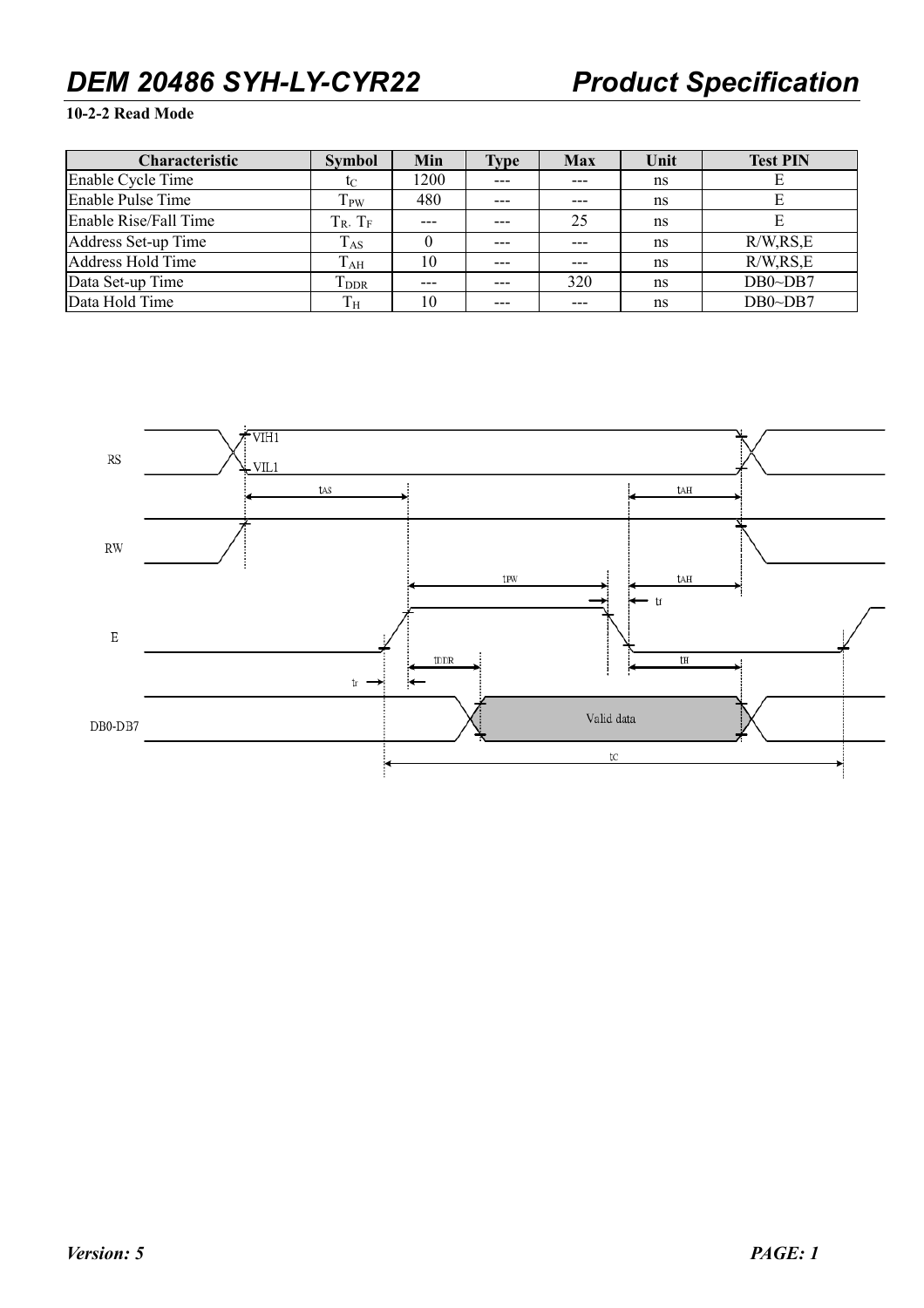# **11. CONTROL AND DISPLAY COMMAND**

| Command                       |   | $RS$ $R/W$ | DB7 |                | DB6 DB5 DB4 DB3 |                |                | $DB2$ DB1 DB0                             |                |                 | <b>Execution time</b><br>$fose=270KHz$ | Remark                                                                                                                                      |
|-------------------------------|---|------------|-----|----------------|-----------------|----------------|----------------|-------------------------------------------|----------------|-----------------|----------------------------------------|---------------------------------------------------------------------------------------------------------------------------------------------|
| clear<br>Display              | L | L          | L   | L              | L               | L              | L              | L                                         | L              | H               | 1.52ms                                 | Write "20H" to DDRAM and set<br>DDRAM address to "00H" from AC                                                                              |
| Return home                   | L | L          | L   | L              | L               | L              | L              | L                                         | H              | $---$           | 1.52ms                                 | Set DDRAM address to<br>"00H"from AC and return<br>cursor to its original position<br>if shifted. The contents of<br>DDRAM are not changed. |
| Entry mode<br>Set             | L | L          | L   | L              | L               | L              | L              | H                                         | I/D            | <b>SH</b>       | 37us                                   | Sets cursor move direction<br>and specifies display shift.<br>These operations are<br>performed during data write<br>and read.              |
| Display<br>on/off<br>control  | L | L          | L   | L              | L               | L              | H              | D                                         | $\mathcal{C}$  | B               | 37us                                   | D=1:entire display on<br>$C=1$ : cursor on<br>B=1:cursor position on                                                                        |
| Cursor<br>or<br>Display Shift | L | L          | L   | L              | L               | H              | S/C            | R/L                                       | $\overline{a}$ | $---$           | 37us                                   | Set cursor moving and<br>display shift control bit, and<br>the direction, without<br>changing DDRAM data.                                   |
| function<br>Set               | L | L          | L   | L              | H               | DL             | N              | F                                         | $---$          | $---$           | 37us                                   | DL:interface data is 8/4 bits<br>N:number of line is 2/1<br>F:font size is $5x11/5x8$<br>37 <sub>us</sub>                                   |
| Set CGRAM<br>address          | L | L          | L   | H              | AC5             | AC4            | AC3            | AC2                                       | AC1            | AC <sub>0</sub> | 37us                                   | Set CGRAM address in<br>address counter                                                                                                     |
| Set DDRAM<br>address          | L | L          | H   |                |                 |                |                | $AC6$ $AC5$ $AC4$ $AC3$ $AC2$ $AC1$ $AC0$ |                |                 | 37us                                   | Set DDRAM address in<br>address counter                                                                                                     |
| Read busy<br>flag&<br>address | L | H          | BF  |                |                 |                |                | $AC6$ $AC5$ $AC4$ $AC3$ $AC2$ $AC1$ $AC0$ |                |                 | 0us                                    | Whether during internal<br>operation or not can be<br>known by reading BF. The<br>contents of address counter<br>can also be read.          |
| Write data<br>to RAM          | H | L          | D7  | D <sub>6</sub> | D <sub>5</sub>  | D <sub>4</sub> | D <sub>3</sub> | D <sub>2</sub>                            | D <sub>1</sub> | D <sub>0</sub>  | 37us                                   | Write data into internal<br><b>RAM</b><br>(DDRAM/CGRAM)<br>37 <sub>us</sub>                                                                 |
| Read data<br>from RAM         | H | Η          | D7  | D <sub>6</sub> | D <sub>5</sub>  | D <sub>4</sub> | D <sub>3</sub> | D2                                        | D <sub>1</sub> | D <sub>0</sub>  | 37us                                   | Read data from internal<br>RAM<br>(DDRAM/CGRAM)<br>$37$ us                                                                                  |

Note:

Be sure the ST7066U is not in the busy state(BF=0)before sending an instruction from the MPU to the ST7066U.If an instruction is sent without checking the busy flag, the time between the first instruction and next instruction will take much longer than the instruction time itself. Refer to Instruction Table for the list of each instruction execution time.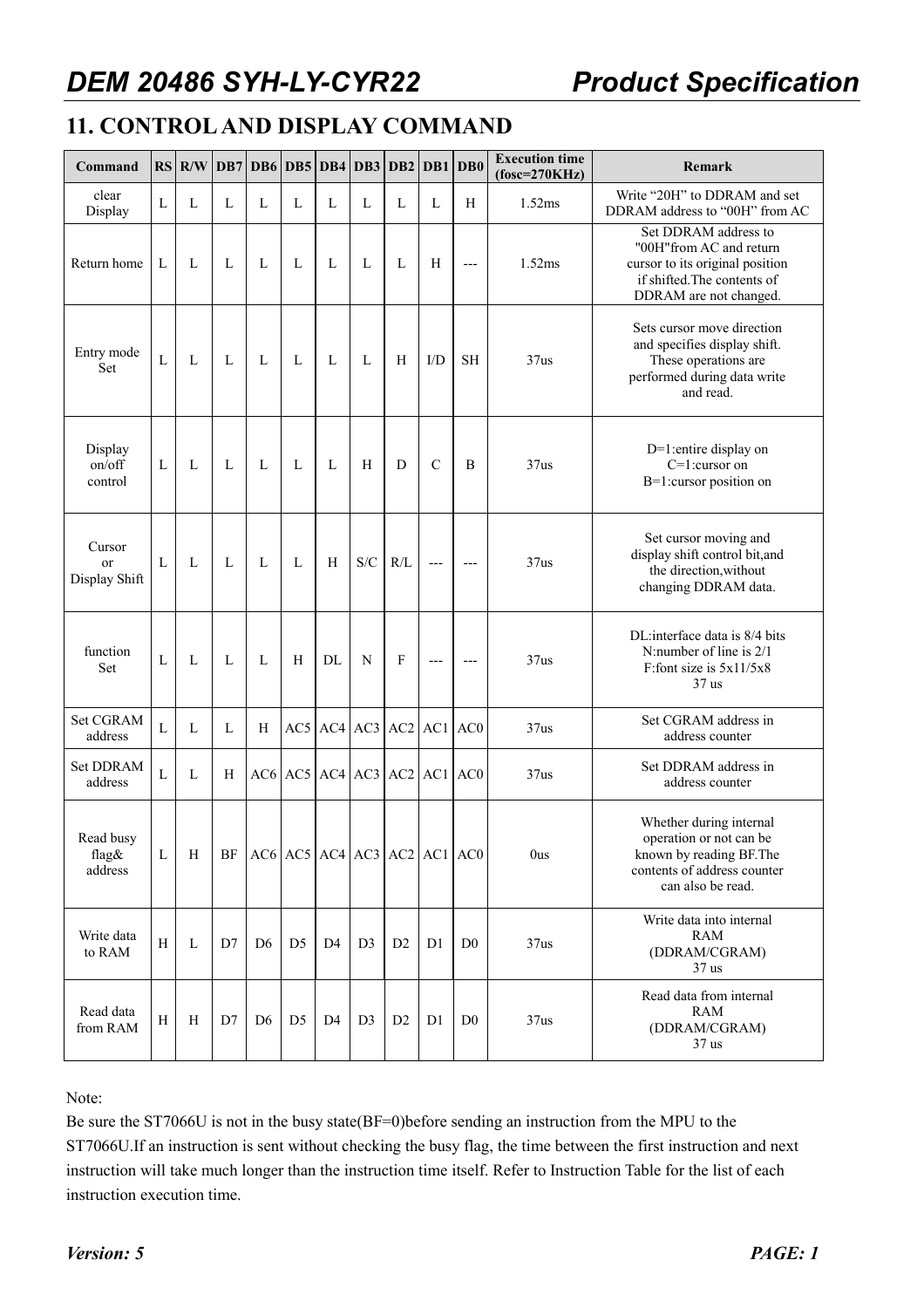# **12. LCM INITIALIZING BY INSTRUCTION**

#### **12-1 8-Bit Interface Mode**



|  | 1-line mode       |
|--|-------------------|
|  | 2-line mode       |
|  |                   |
|  | $5 \times 8$ font |

 $1 \quad 5 \times 11$  font

| ו ו | display off |
|-----|-------------|
|     | display on  |
|     |             |
|     | cursor off  |
|     | cursor on   |
|     |             |

|  | blink off |
|--|-----------|
|  | blink on  |

|  | decrement mode |
|--|----------------|
|  | increment mode |

|  | entire shift off |
|--|------------------|
|  | entire shift on  |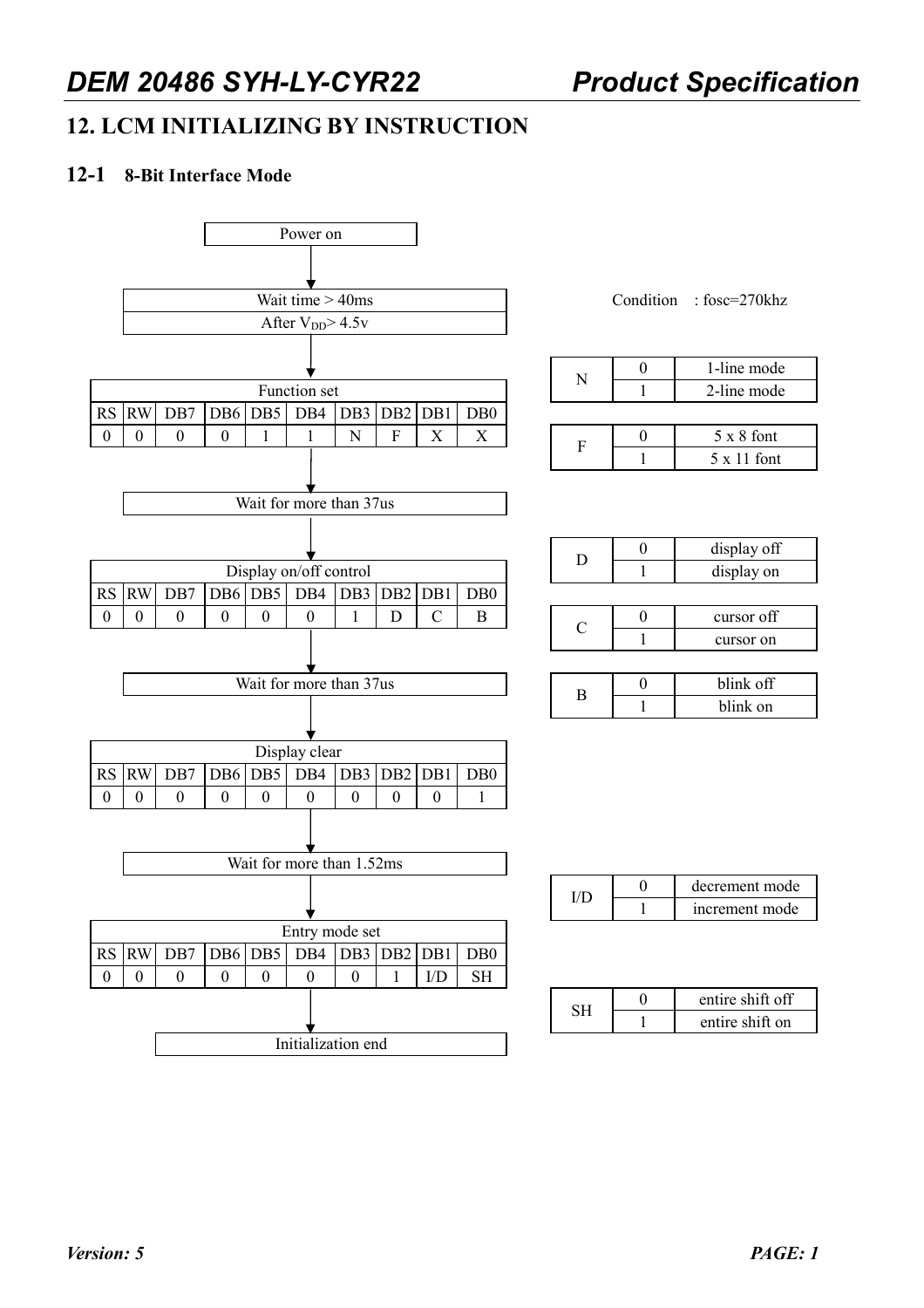

|  | 1-line mode        |
|--|--------------------|
|  | 2-line mode        |
|  | $5 \times 8$ font  |
|  | $5 \times 11$ font |

| Ð | display off |
|---|-------------|
|   | Display on  |
|   | cursor off  |
|   | cursor on   |
| R | blink off   |
|   | blink on    |

|    | decrement mode   |
|----|------------------|
|    | increment mode   |
| ςн | entire shift off |
|    | entire shift on  |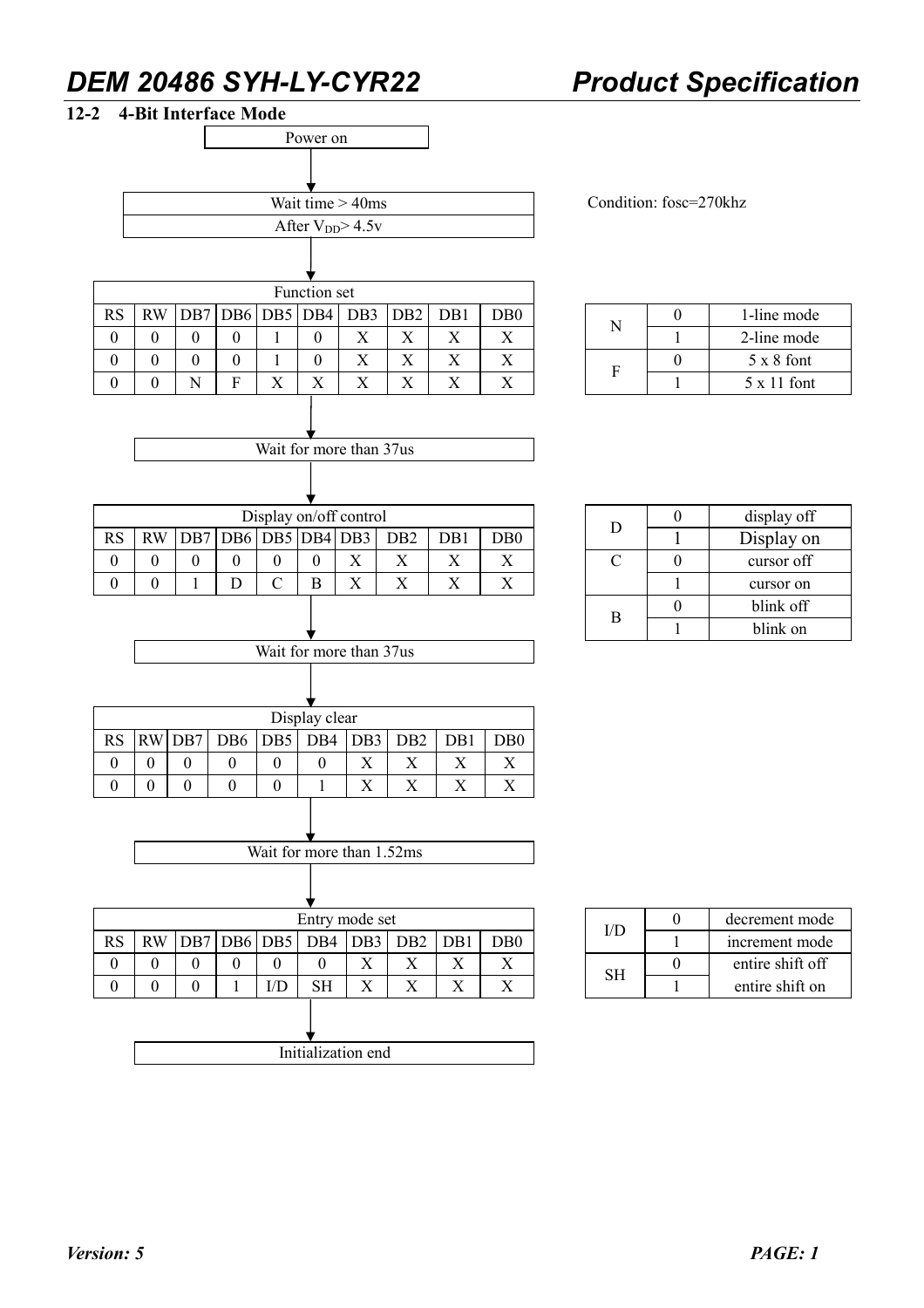# **13. CHARACTER GENERATOR ROM (ST7066-0A-B)**

| Upper(4bit)                 | <b>LLLL</b>   | LLLH | <b>LLHL</b>    | LLHH          | LHLL           | LHLH    | LHHL                 | LHHH       | <b>HLLL</b> | <b>HLLH</b> | <b>HLHL</b>      | <b>HLHH</b>   | <b>HHLL</b>  | <b>HHLH</b>         | <b>HHHL</b>             | HHHH                  |
|-----------------------------|---------------|------|----------------|---------------|----------------|---------|----------------------|------------|-------------|-------------|------------------|---------------|--------------|---------------------|-------------------------|-----------------------|
| Lowerr(4bit)<br><b>LLLL</b> | CG RAM<br>(1) |      |                | 手             | ł<br>H.        | H       |                      | 賱          |             |             |                  |               | W<br>Ŧ.      | <br>---<br>нe,<br>Ħ |                         |                       |
| <b>LLLH</b>                 | (2)           |      | 宯<br>E         | I             |                |         | Þ.<br>œ              |            |             |             | 亞                | ŧ             | m            |                     | <br>a a sh              |                       |
| <b>LLHL</b>                 | (3)           |      | Ŧ.             | مبر<br>39.    | H              |         | I.                   | Ē<br>اللوي |             |             | Ŧ.               |               | ŧ            |                     | --<br>۰.                | alari g               |
| LLHH                        | (4)           |      | #              | M<br>a sia    | a ala          | - - - - | a da                 | œ,<br>     |             |             | H                | m<br>F        | ---<br>Ħ     | W                   | a ata                   |                       |
| <b>LHLL</b>                 | (5)           |      | ÷              | đ<br>Ξ        | i.<br>E        | I       | Ē                    | E          |             |             |                  | man i         | i            | Ī                   |                         |                       |
| LHLH                        | (6)           |      | 99<br>F.<br>Ŧ. | 89<br>a in p  | 距<br>----      | ⊪<br>Ì  | <b>Servit</b><br>--- | Ш          |             |             | ×                | ĦĦ            |              | m                   | 99<br>ч                 | Ħ                     |
| LHHL                        | (7)           |      | 毒              | 55            |                | 4       |                      | ij.        |             |             | 輣                | Ħ             | <br>.        |                     |                         |                       |
| LHHH                        | (8)           |      | Ŧ,             |               |                | į<br>i  | H<br>۰.              | m          |             |             | a sin s          | 88<br>Ē       | ----         | .<br>995<br>H.      | <b></b>                 | I                     |
| <b>HLLL</b>                 | (1)           |      | Ŧ              | .<br>₽        | F<br>i         | F       | i                    | 霉          |             |             | Ť                | ø<br>₫'       | ⊕            | F<br>Ē              | r                       |                       |
| <b>HLLH</b>                 | (2)           |      | н<br>i         | æ             | I              | Ξ       | ı                    | الله       |             |             |                  | 羃             |              | i.                  | ŧ.<br>a alt             | =<br>=<br>=<br>alah s |
| <b>HLHL</b>                 | $(3)$         |      | H.             | H.            | Ŧ<br>۰.        | برنانة  | л<br>÷<br>m.         | . .<br>an, |             |             |                  | -----<br>---- |              |                     | ٠<br>H.<br>Ŧ,           |                       |
| <b>HLHH</b>                 | (4)           |      | ш              | H.<br>E       | i              | E       | İ<br>F.<br>F.        | ī          |             |             |                  | Ħ             | H<br>واداداه | m                   |                         | .<br>يبينا            |
| <b>HHLL</b>                 | (5)           |      | Ħ              | H<br>н<br>₠   | E              | H       | i.                   | I          |             |             | H                | H)<br>ĭ<br>   | 輣<br>н.      | 臘<br>щ              | H.                      | ₩                     |
| <b>HHLH</b>                 | (6)           |      | dш<br>---      | -----<br>---- | Ħ              | E.      | m                    | H          |             |             | ш.               | ₩<br>×        | Ξ<br>н       | a a<br>€            | 嚸                       | <br>E.                |
| <b>HHHL</b>                 | (7)           |      | 99             | ۰             | i              | ×       | i                    | H          |             |             | m<br><b>SALE</b> | Ħ             | m            | T.                  | <b>BBB</b>              |                       |
| <b>HHHH</b>                 | (8)           |      | 95             | <br>E<br>Ħ    | <br>i<br>- - - | .       | <br>a a s            | ш.         |             |             | н<br>E<br>н.     | Î<br>m e      | ing,         | m                   | <b>Barba</b><br>ш.<br>. | E                     |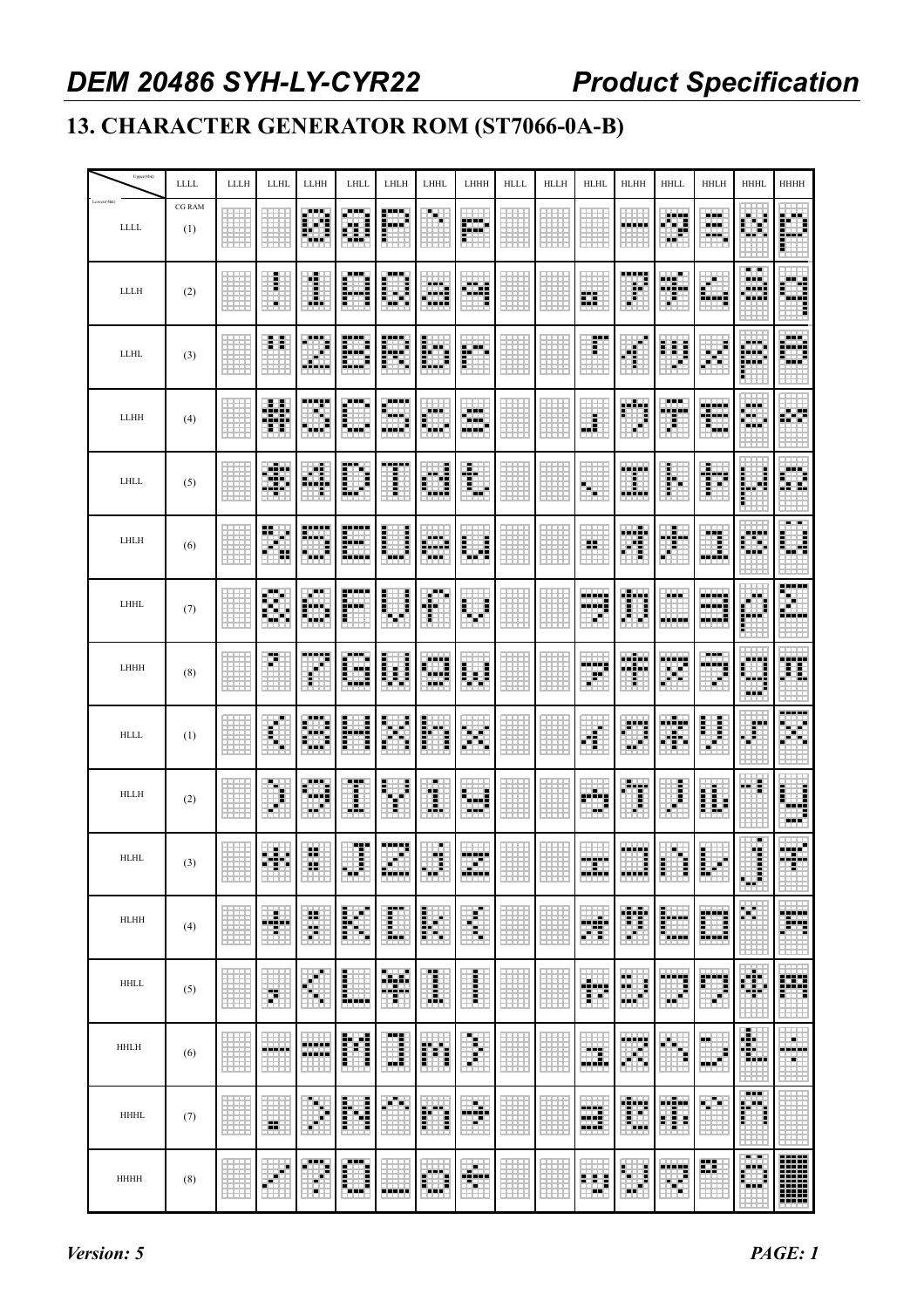# **14. QUALITY DESCRIPTION**

#### DEFECT SPECIFICATION:

Specific type-related items are covered in this sheet.

a: Table for Cosmetic defects (Note:  $nc = not counted$ ). Sizes and number of defects (Max. Qty)



Shapes

- b: Glass defects
- b1:Glass defects at contact ledge

| Defect Type                 | Max. defect size $\lceil \mu m \rceil$<br>d or L<br>W | Max.<br>Quantity.            |
|-----------------------------|-------------------------------------------------------|------------------------------|
| Black or White Spots        | $d \leq 150$                                          | nc                           |
|                             | 150 < d < 300                                         | 3                            |
| <b>Black or White Lines</b> | $W \leq 10$                                           | nc                           |
|                             | $L \leq 3000$<br>$W \leq 30$                          | $\overline{2}$               |
|                             | $L \leq 2000$<br>$W \leq 50$                          | $\overline{2}$               |
| Pinhole                     | $d \leq 100$<br>$150 < d \leq 300$                    | nc<br>$1/\text{segne}$<br>nt |
| (Total defects)             | (5)                                                   |                              |
| Segment Deformation         | W < 100                                               | nc                           |
| Bubble (e.g. under pola)    | $d \leq 150$                                          | nc                           |
|                             | $200 < d \leq 400$                                    | 2                            |



b2:Glass chipping in other areas shall not be in conflict with the product's function.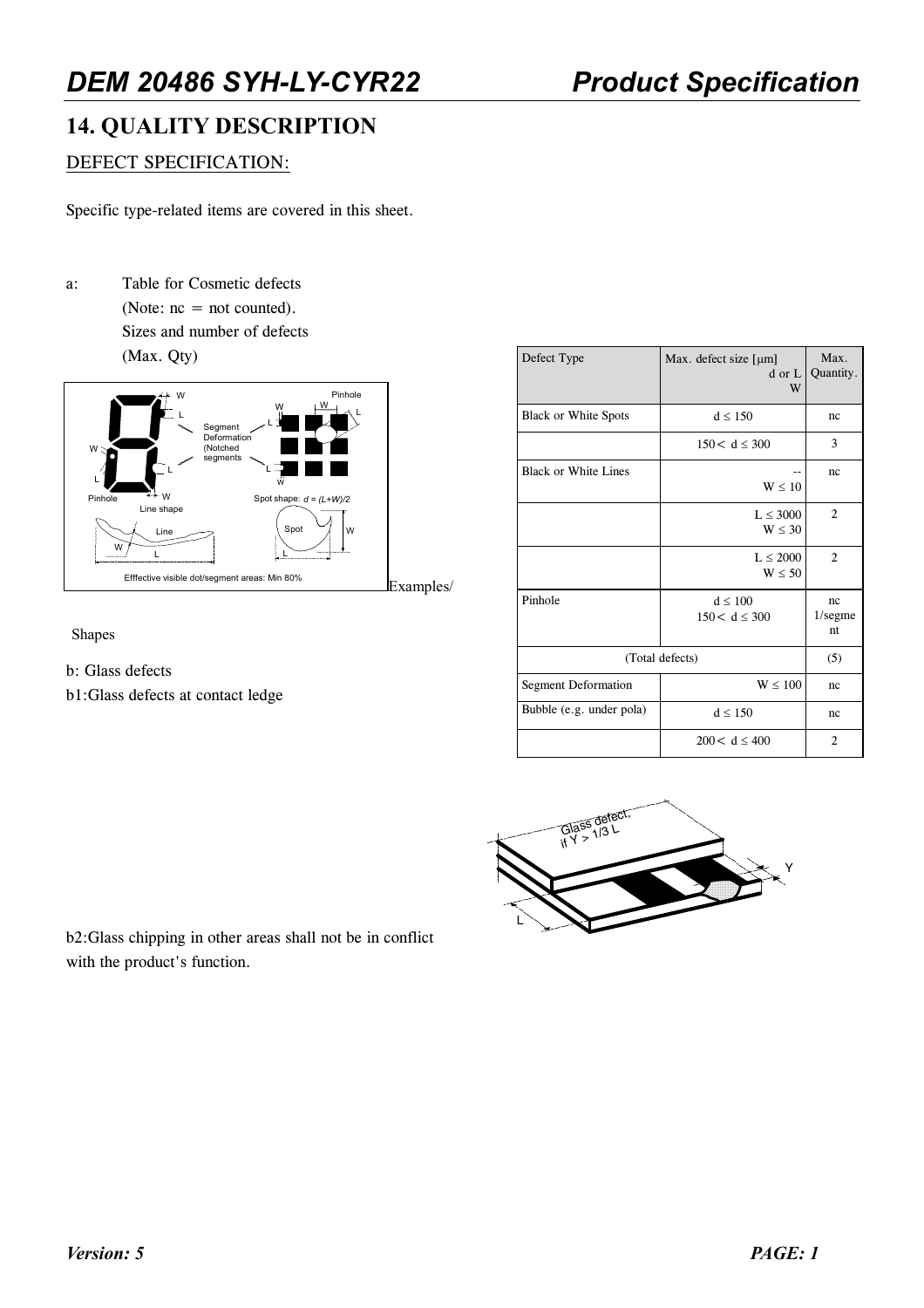# **15. THE MODULE ACCEPT QUALITY LEVEL (AQL)**

15.1 AQL Standard Value: Critical Defect =0.1, Major Defect=0.65; Minor Defect =2.5.

15.2 Inspection Standard: MIL-STD-105E Table Normal Inspection Single Sampling Level II

# **16. RELIABILITY TEST**

Operating life time: 50,000 hours (at room temperature without direct irradiation of sunlight) Reliability characteristics shall meet following requirements.

| <b>Test Item</b>                          | <b>Test Condition</b>                                                                      |  |  |  |  |
|-------------------------------------------|--------------------------------------------------------------------------------------------|--|--|--|--|
| <b>High Temperature Storage</b>           | $+80^{\circ}$ C x 96hrs                                                                    |  |  |  |  |
| Low Temperature Storage                   | $-30^{\circ}$ C x 96hrs                                                                    |  |  |  |  |
| <b>High Temperature Operation</b>         | $+70^{\circ}$ C x 96hrs                                                                    |  |  |  |  |
| Low Temperature Operation                 | $-20^{\circ}$ C x 96hrs                                                                    |  |  |  |  |
| High Temperature, High Humidity (Storage) | $+60^{\circ}$ C x 90%RH x 96hrs                                                            |  |  |  |  |
| <b>Thermal Shock</b>                      | $-20\degree C$ x 30min $\rightarrow +25\degree C$ x 10s $\rightarrow +70\degree C$ x 30min |  |  |  |  |
|                                           | 5Cycles                                                                                    |  |  |  |  |
| <b>Vibration Test</b>                     | Frequency x Swing x Time                                                                   |  |  |  |  |
|                                           | $40Hz \times 4mm \times 4hrs$                                                              |  |  |  |  |
|                                           | Drop Height x No. of drops                                                                 |  |  |  |  |
| Drop Test                                 | $1.0m \times 6$ drops                                                                      |  |  |  |  |